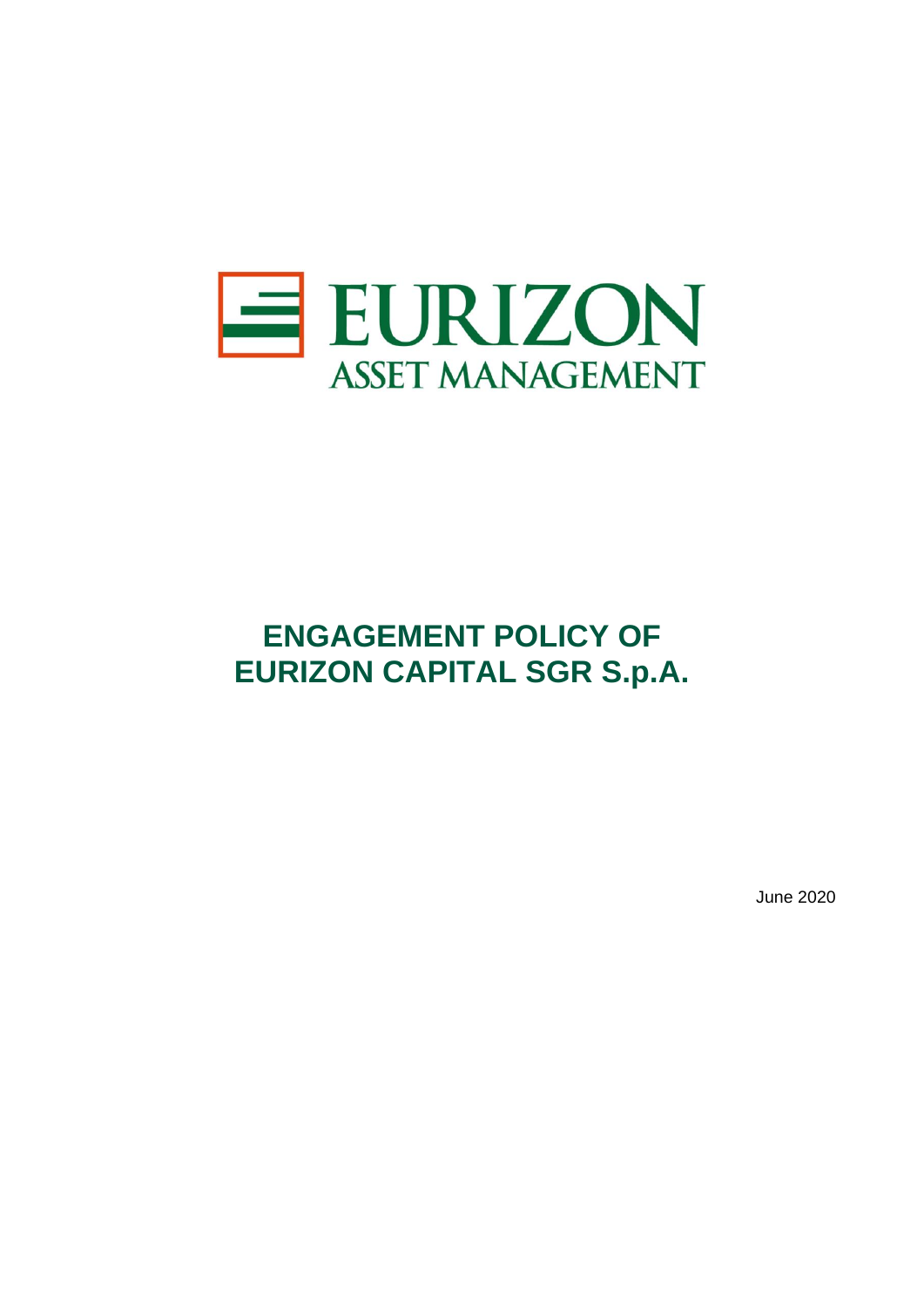

## **INDEX**

| MEASURES ADOPTED TO IMPLEMENT THE 'ITALIAN STEWARDSHIP PRINCIPLES' 5                            |  |
|-------------------------------------------------------------------------------------------------|--|
| PRINCIPLE 1 - INVESTMENT MANAGEMENT COMPANIES (IMC) SHOULD ADOPT A DOCUMENTED POLICY5           |  |
|                                                                                                 |  |
| PRINCIPLE 3 - IMCS SHOULD ESTABLISH WHEN AND HOW THEY WILL INTERVENE WITH INVESTEES 7           |  |
|                                                                                                 |  |
|                                                                                                 |  |
| PRINCIPLE 6 - IMCS SHOULD REPORT ON THEIR EXERCISE OF OWNERSHIP RIGHTS AND VOTING ACTIVITIES  9 |  |
|                                                                                                 |  |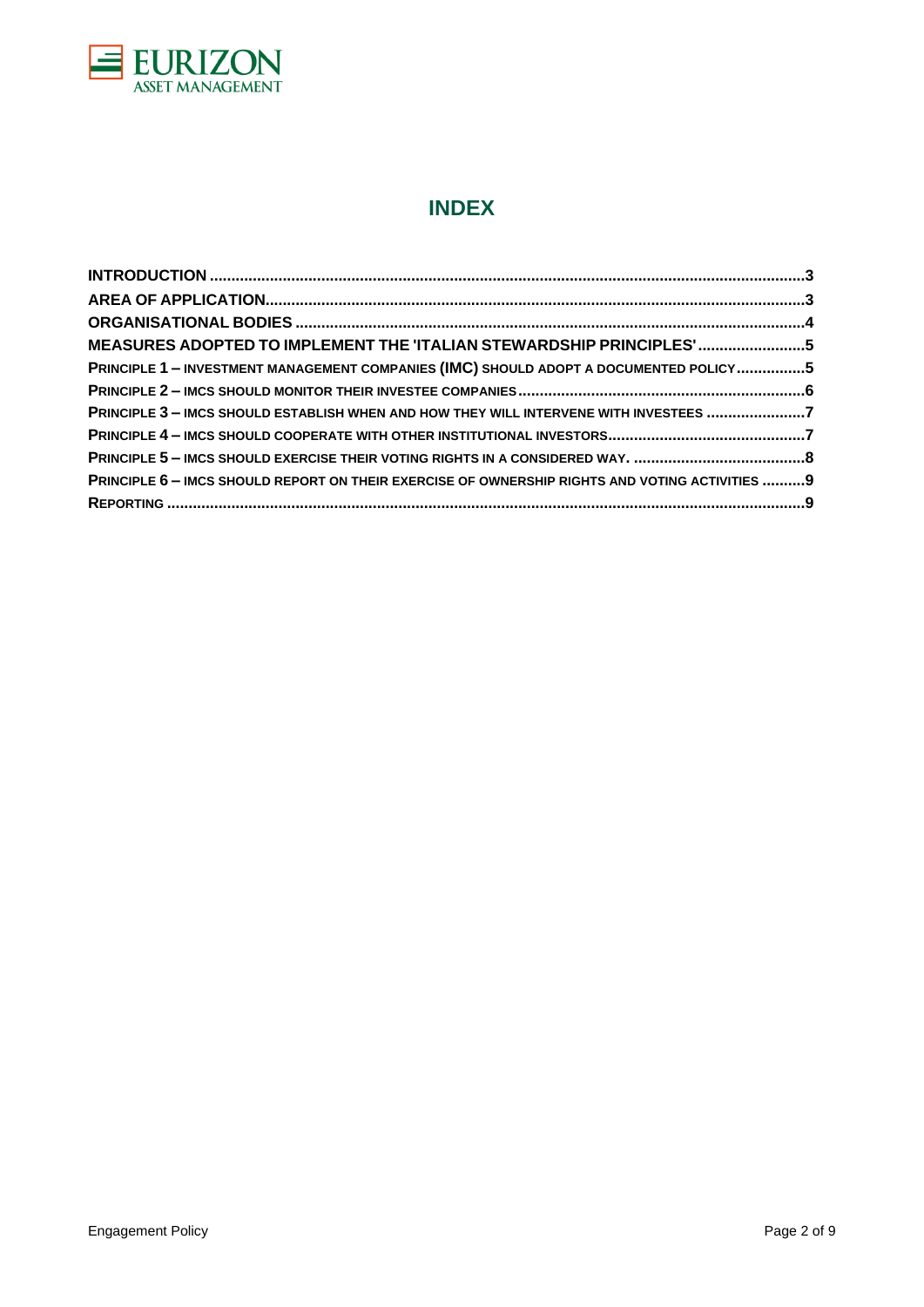

## <span id="page-2-0"></span>**INTRODUCTION**

Eurizon Capital SGR S.p.A (hereinafter also referred to as "the SGR" or "the Company") believes that good corporate governance standards contribute to greater trust in capital markets and that the role of institutional investors, asset managers and advisors contributes to the quality of dialogue with investee companies. The Company has a fiduciary duty to protect and enhance the value of its Clients and Investors managed assets, which implies addressing effectively any performance-related issues of the investee companies in which assets are invested on behalf of the managed portfolios. In this context, the Company attaches importance to the oversight of "external corporate governance", intended as the monitoring of the corporate governance of issuer companies.

To this end, during 2014, the Company adopted the "*Italian Stewardship Principles for the exercise of*  administrative and voting rights in listed companies<sup>"1</sup> (herein also referred to as "the Principles") defined by Assogestioni, the Association of the Italian Investment Management Industry. The Principles seek to offer a series of best practices to be followed by the associate members to promote responsible investment and to stimulate integration between external corporate governance and the investment process. In this way, issuers will be encouraged to adopt environmental, social and corporate governance high standards that can generate improved long-term performance for investors.

These Principles are aimed at institutions that provide collective investment management or portfolio management services in order to promote discussion and cooperation between management companies and the listed companies in which they invest.

The present document represents the "Engagement Policy" adopted by Eurizon Capital SGR:

- − pursuant to the Article 124-quinquies of the Legislative Decree no. 58 of 24 February 1998<sup>2</sup> (so-called "Testo Unico della Finanza" – TUF) which regulates the ways in which the asset managers monitor and interact with investee companies, and
- − for the purpose of the adoption of the *Italian Stewardship Principles for the exercise of administrative and voting rights in listed companies*,

describing how the Company promotes the dialogue with the investee companies, integrating its commitment as a shareholder in the investment strategy.

## <span id="page-2-1"></span>**AREA OF APPLICATION**

The Company – also in accordance with the guidelines provided by Assogestioni – adopts a thought and focused approach to corporate governance that, by applying the principle of proportionality, gives priority to participation at Shareholder Meetings and to engagement with companies considered "significant" as identified from time to time according to the qualitative/quantitative criteria described in the internal procedures.

The Company does not intend to "micro-manage" the affairs of listed issuers, nor does it preclude a decision to sell a holding where this is considered the most effective way of protecting Client/Investor interests.

The principles contained in the present Engagement Policy apply to:

- collective investment management services;
- portfolio management services.

The Company and its directly-held subsidiaries that provide collective investment management or portfolio management services have adopted, in compliance with sector regulations, specific organisational measures and/or procedures aimed at ensuring, where discretionary rights have been attributed regarding the administration and voting relative to its shareholdings in investee companies, the independence and autonomy

 $\overline{a}$ 

<sup>1</sup> The Principles defined by Assogestioni are in line with those included in the EFAMA *Code for External Governance,* approved by the *European Fund and Asset Management Association* (EFAMA). Assogestioni participates to EFAMA and Eurizon Capital SGR is also a member.

 $2$  The Article 124-quinques of the TUF was introduced by the Legislative Decree no. 49 of 10 May 2019, implementing the EU Directive 2017/828 which amends Directive 2007/36/EC as regards the encouragement of long-term shareholder engagement.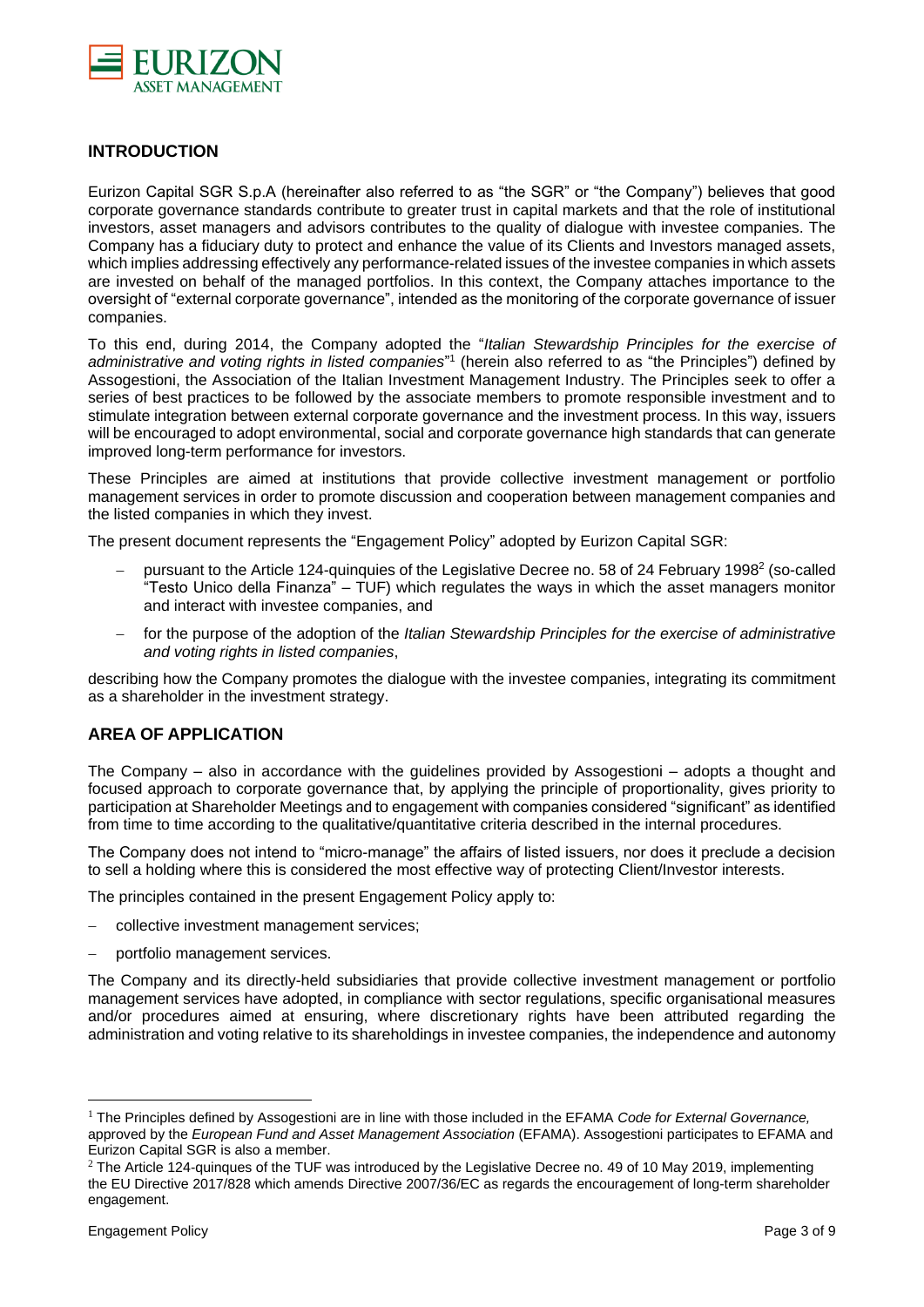

in exercising such rights. Within this framework, the Company has drawn up a specific "*Strategy for the exercise of participation and voting rights attached to the financial instruments held in the managed UCIs*".

### <span id="page-3-0"></span>**ORGANISATIONAL BODIES**

The Company gives consideration to the importance of monitoring and engagement with its issuer companies, as well as participating at their shareholder meetings.

Consequently, the Company has created the *ESG & Strategic Activism* Team within the Investment Department, to oversee the active ownership activities.

The *ESG & Strategic Activism* Team coordinates the activities related to the exercise of voting rights at shareholder meetings inherent in the SGR managed portfolios. It is also responsible for the monitoring of and engagement with relevant issuer companies related to significant issues on strategy, financial and nonfinancial performance, risks, capital structure, as well as related to social, environmental and corporate governance matters.

The SGR promotes the investors' interests in the asset managed through investment or disinvestment decisions and through the exercise of voting rights at Shareholder Meetings, taking into account the materiality of the participation in relation to the interests of the asset under management. In this context the Investment Department of the SGR is involved in the external corporate governance process, with particular reference to:

- indicating the relevant Shareholder Meetings for participation;
- − drafting of the voting instructions and, where applicable, the analysis of any concerns to be expressed at the Meeting;
- − handling of the engagement process*.*

The *Compliance and AML* Department monitors the execution of the corporate governance processes to ensure the correct application of safeguards established by external and internal regulations, with particular focus on the management of conflicts of interest.

The Board of Directors has attributed to the Chief Executive Officer / Managing Director the power to participate or designate a proxy at ordinary and extraordinary Shareholders' and/or Bondholders' Meetings of issuer companies whose securities are held in the SGR's managed portfolios.

The Chief Executive Officer / Managing Director authorises the participation at the Shareholder Meetings and establishes the procedures through which voting rights are to be exercised, how the vote will be cast and any other relevant actions to be taken during the course of the Meeting.

The Committee of Independent Directors has specific powers of control and intervention to assess the procedures for the exercise of voting rights and voting decisions in the event of conflicts of interest.

Whilst the opinions expressed by the Committee of Independent Directors are not binding, any non-coinciding decisions by the Board of Directors are to be motivated.

With specific regard to the procedures for exercising voting rights and voting decisions, the *ESG & Strategic Activism* Team will, in due time, provide the Committee of Independent Directors details of:

- significant Shareholders' Meetings in which the Company intends to take part and, eventually, any highlights of particular interest on the agenda of these Meetings;
- − biannually, participation at Shareholder Meetings held in investee companies whose securities are held by UCIs.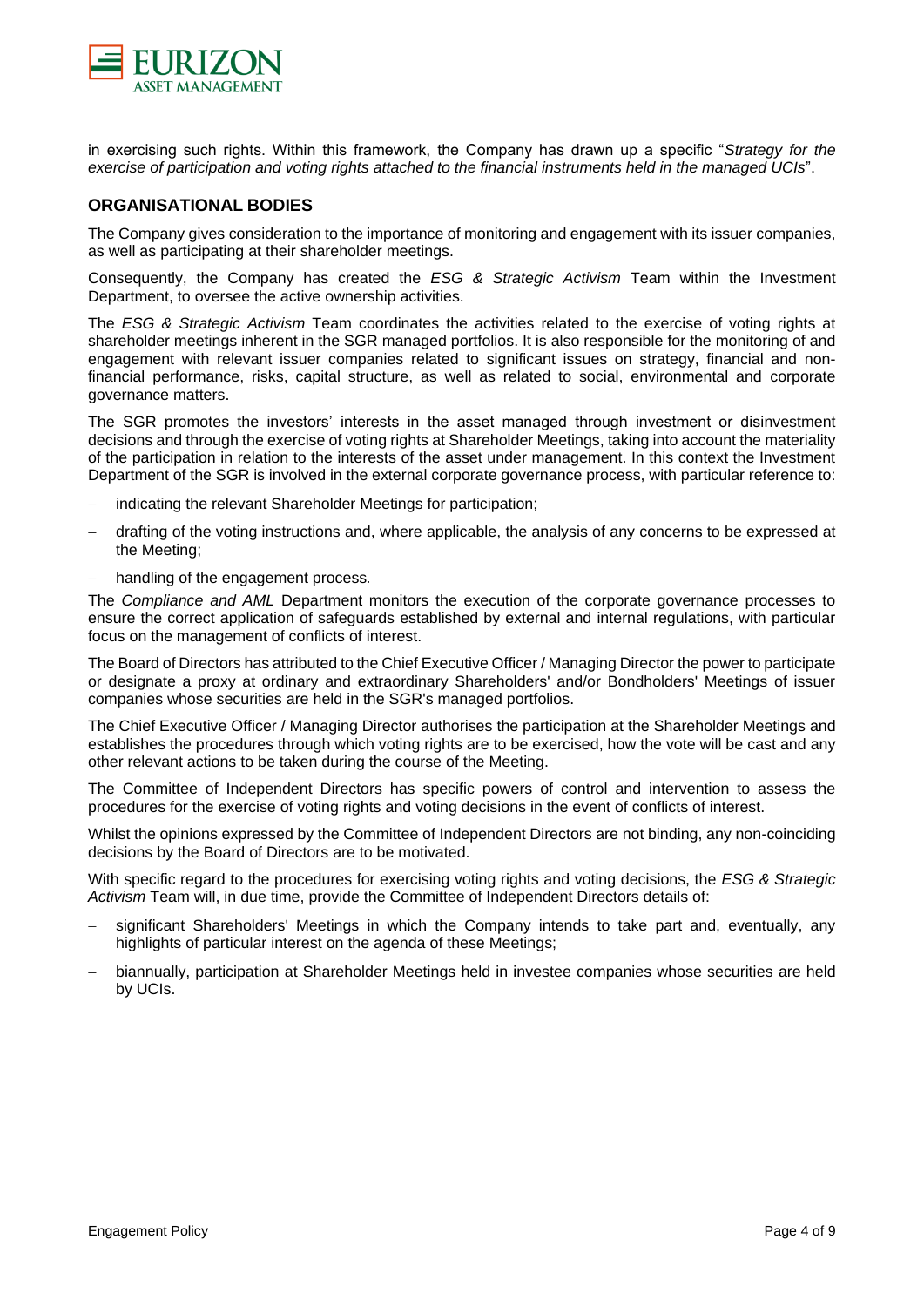

## **MEASURES ADOPTED TO IMPLEMENT THE "ITALIAN STEWARDSHIP PRINCIPLES"**

## <span id="page-4-1"></span><span id="page-4-0"></span>**PRINCIPLE 1 – INVESTMENT MANAGEMENT COMPANIES (IMC) SHOULD ADOPT A DOCUMENTED POLICY**

*INVESTMENT MANAGEMENT COMPANIES SHOULD HAVE A DOCUMENTED POLICY AVAILABLE TO THE PUBLIC ON WHETHER, AND IF SO HOW, THEY EXERCISE THEIR OWNERSHIP RESPONSIBILITIES.*

#### IMPLEMENTATION OF RECOMMENDATION:

In accordance with article 35-*decies* of the Consolidated Law on Finance (*Testo Unico della Finanza*) and art. 112 of the Intermediary Regulation adopted by Consob through resolution no. 20307/2018, the Company has adopted specific organisational measures and/or procedures to ensure, where discretionary rights have been attributed regarding administration and voting *vis-à-vis* holdings in investee companies, independence and autonomy in exercising such rights.

The resulting "Strategy for the exercise of administration and voting rights relating to the financial instruments of Undertakings of Collective Investments in Transferable Securities (UCIs) under management" establishes a set of procedures and measures aimed at:

- monitoring the company's activities pertaining to the financial instruments held in the portfolio of the managed UCIs, when this is required by the characteristics of the financial instruments incorporating the rights to be exercised;
- − determining when and how participation and voting rights may be exercised based on a cost-benefit analysis that also takes into account the objectives and investment policy of each managed UCIs.

In detail, the Strategy establishes the ways to:

- − monitor investee companies also through active dialogue;
- manage conflicts of interest;
- prevent the circulation of information between companies of the Group and the Parent Company through so-called 'Chinese Wall';
- appoint persons charged with decisional powers regarding the exercise of voting rights;
- establish the intervention strategy and engagement approach (both collectively or autonomously, also as a signatory to the United Nations' "*Principles for Responsible Investment*");
- exercise voting rights (the possibility of designating voting rights to specialised companies and the use of postal or electronic voting).

The Company exercises voting rights relative to ' managed shareholdings ' intended as those pertaining to:

- the UCIs under management, also on the basis of a proxy, except where the exercise of voting rights is attributed to the management company that established the UCIs;
- the individual segregated account contracts whose clients have assigned on a case-by-case basis (through a proxy and pursuant to relevant law or regulations in force at the time) the voting rights attached to the clients' shares present in the portfolio<sup>3</sup>.

In accordance with the Strategy, the exercise of administration and voting rights is an integral part of the Company's broader investment process. In this regard, the Investment Department and the *ESG & Strategic Activism* Team coordinate closely to analyse in depth all significant governance issues of investee companies.

In any case, the Company monitors the effectiveness of measures concerning the exercise of administration and voting rights and reviews the Strategy adopted at least on a yearly basis.

 $\overline{a}$ 

<sup>3</sup> Moreover, it should be pointed out that:

<sup>-</sup> the segregated account contract establishes that the Company will take part in Shareholder' meetings only at the client's request and will vote in accordance with the client's instructions;

the exercise of voting rights attached to financial instruments managed by investment firms, banks, independent management companies and brokers is regulated by Italian Treasury Ministry decree no. 470 of 11 November 1998.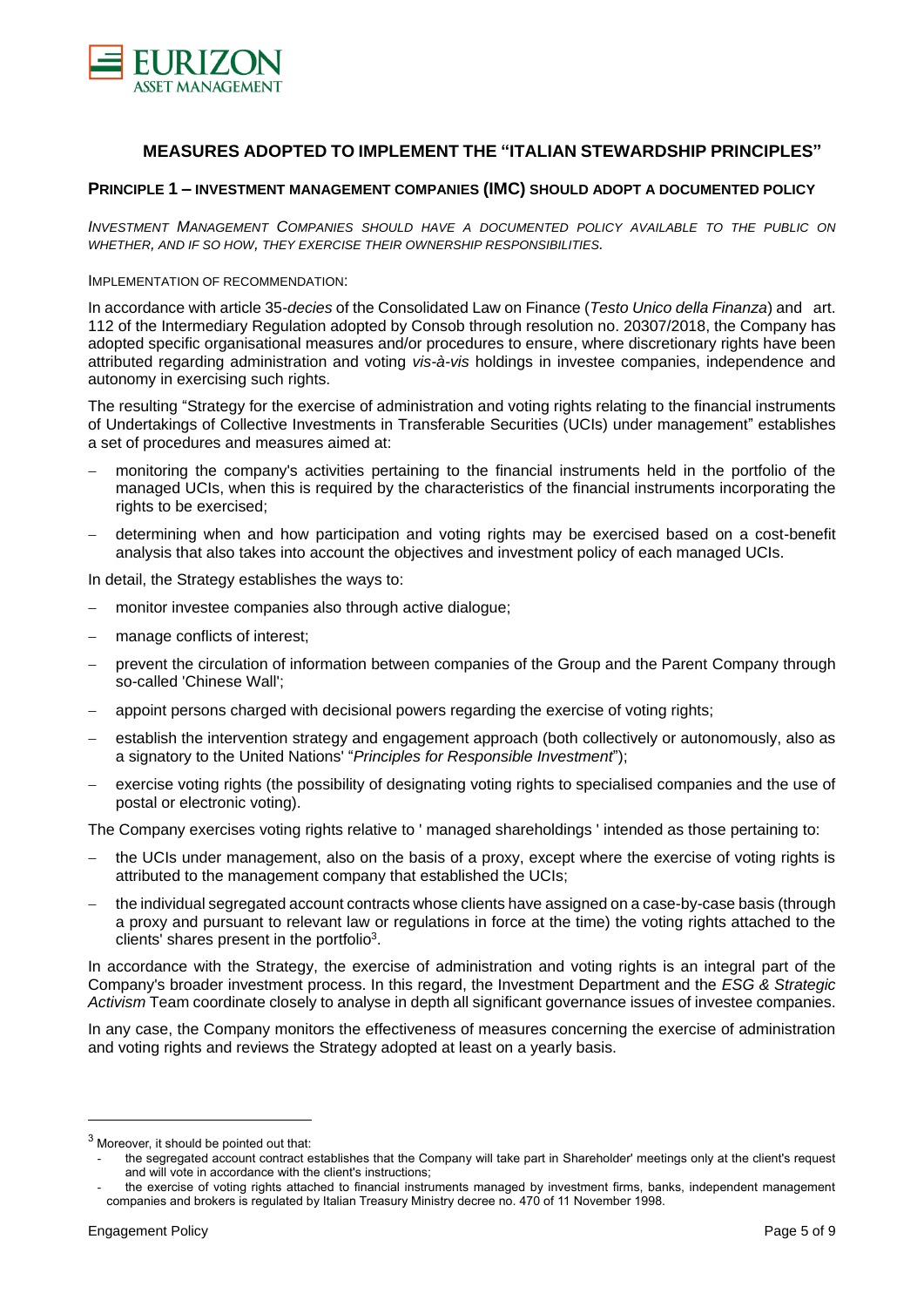

Full details of the Strategy and any updates are available to UCIs participants on the Company's website [\(www.eurizoncapital.com\)](http://www.eurizoncapital.com/).

#### <span id="page-5-0"></span>**PRINCIPLE 2 – IMC<sup>S</sup> SHOULD MONITOR THEIR INVESTEE COMPANIES**

*IMC'S SHOULD MONITOR THEIR INVESTEE COMPANIES.*

IMPLEMENTATION OF RECOMMENDATION:

The Company actively monitors events in investee companies impacting financial instruments of UCIs under management where such instruments have inherent exercisable rights.

In this regard, the Company adopts a targeted approach to corporate governance, which selects 'significant issuers' on the basis of:

- the usefulness of interaction in relation to the interests represented by the assets under management;
- the possibility of influencing decisions in relation to the shares with owned voting rights.

With specific reference to the reasons that determine the decision to exercise administration and voting rights, the Company's Strategy establishes the following quantitative and qualitative criteria:

- − participation at all shareholders' Meetings and interaction with the Board of Directors of those companies where the Company holds a significant share capital, as identified from time to time within the internal procedures;
- participation at the shareholders' Meetings that are deemed relevant to the managed portfolios' benefit in order to identify situations of particular interest for the purpose of protecting and supporting the interests of minority shareholders;
- contribution to the election of members of the board of directors or boards of statutory auditors through the slate voting mechanism, representing minority shareholders;
- participation at those shareholders' meeting approving extraordinary transactions where such participation is needed to support or challenge the proposed transaction, in the interests of the managed portfolios.

The Company reserves the right not to exercise voting rights in cases where voting may have no beneficial effect on the managed shareholdings, for example where:

- no significant items are scheduled on the agenda;
- 'significant shareholdings' are solely part of a short-term investment strategy.

As a signatory to the United Nations' "*Principles for Responsible Investment*" (UN PRI), the Company pays close attention to the policies implemented by the investee companies. The SGR believes that good corporate governance policies and practices (which integrate environmental, social and governance criteria) create value for shareholders in the long-term. Within this context, the SGR has adopted a financial instrument selection methodology that takes into account Environmental, Social and Governance factors (so-called "ESG factors") and principles of Sustainable and Responsible Investments (so-called "SRI principles"). The escalation process and the limit control system apply to all active management funds, both benchmark-based and flexible.

The Company believes that environmental, social and corporate governance factors influence portfolio performance and that the application of the ESG and SRI criteria contributes to a more effective response to client/investor expectations by bringing investment activity in line with the wider interests of the issuers.

In this regard, the Company assigns considerable importance to the information provided by the issuers relating to the adoption of the Corporate Governance Codes of listed companies of the various countries.

In the context of its monitoring activities, the Company requires investee companies and their consultants to ensure that any information that could compromise the ability to trade the shares of such issuers is not communicated without prior consent.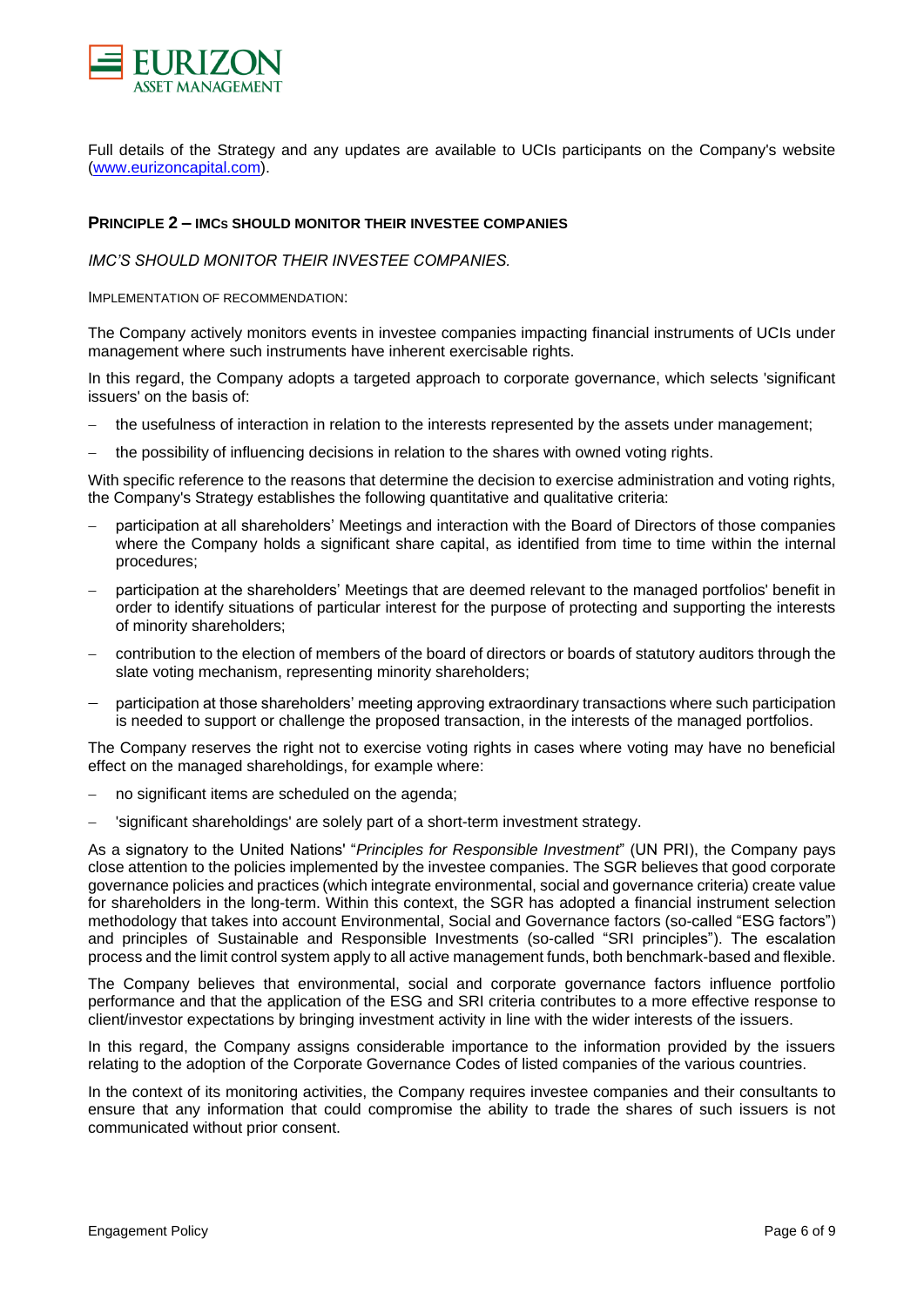

#### <span id="page-6-0"></span>**PRINCIPLE 3 – IMC<sup>S</sup> SHOULD ESTABLISH WHEN AND HOW THEY WILL INTERVENE WITH INVESTEES**

*IMCS SHOULD ESTABLISH CLEAR GUIDELINES ON WHEN AND HOW THEY WILL INTERVENE WITH INVESTEE COMPANIES TO PROTECT AND ENHANCE VALUE.*

#### IMPLEMENTATION OF RECOMMENDATION:

The Company promotes proactive engagement with its investee companies and encourages effective communication with their management.

Generally, the Company is committed to a detailed analysis of investee companies and to a constructive dialogue with board members and/or statutory auditors of "significant issuers". To the end of selecting the significant issuers which initiate the engagement process with, the SGR pays special attention to the following characteristics:

- − a significant exposure to the products managed (holding of "significant capital share");
- − a significant exposure to the benchmark;
- a significant exposure to ESG risks.

In this regard, the ESG & Strategic Activism Team conducts ongoing monitoring of issuers' performance, their corporate governance and sustainability, to assess the need for an engagement activity with investee company representatives. Such interaction would enable prompt identification of any potential problem areas that may negatively impact issuers' share value.

Engagement with investee companies may entail meetings with representatives of the companies to discuss specific issues that could also emerge during company visits at the Company's offices or during participation in events such as presentations, seminars or conferences.

The Company believes that an effective engagement activity relates to building long-term relations with the board of directors, the board of statutory auditors and the senior management of investee companies, creating an environment in which institutional investors are regarded as credible and committed partners. Therefore, engagement is complementary to both the investment analysis as well as the exercise of voting rights, as it enables the Company to promptly address specific companies' governance issues, thus preventing a disinvestment or the exercise of a contrary vote.

In the event investees fail to respond constructively, the Company will consider escalating measures, such as:

- − promoting, as set out in Principle 4, action in concert with other institutional investors within *Assogestioni* Investment Managers' Committee - aimed at issuing comments or making specific requests for clarifications on certain issues;
- making public statements during shareholder meetings.

In the event the Company considers the outcome of dialogue with investee companies as unsatisfactory, it reserves the right to abstain or vote against certain resolutions at the shareholder meeting.

#### <span id="page-6-1"></span>**PRINCIPLE 4 – IMC<sup>S</sup> SHOULD COOPERATE WITH OTHER INSTITUTIONAL INVESTORS**

*IMCS SHOULD CONSIDER COOPERATING WITH OTHER INVESTORS, WHERE APPROPRIATE, HAVING DUE REGARD TO APPLICABLE RULES ON ACTING IN CONCERT.*

#### IMPLEMENTATION OF RECOMMENDATION:

The Company recognises the potential benefits deriving from collective engagement with other investors. In particular, as highlighted in the implementation of Principle 3, the Company will adopt this approach when it is believed to be the most effective means of improving communication with investee companies. Such approach may be considered when significant corporate events or issues of wider public interest arise.

Any collective engagement activity is carried out in respect of market regulations and internal policies regarding the management of conflicts of interest and privileged information (i.e. market abuse), paying particular attention to regulations regarding acting in concert.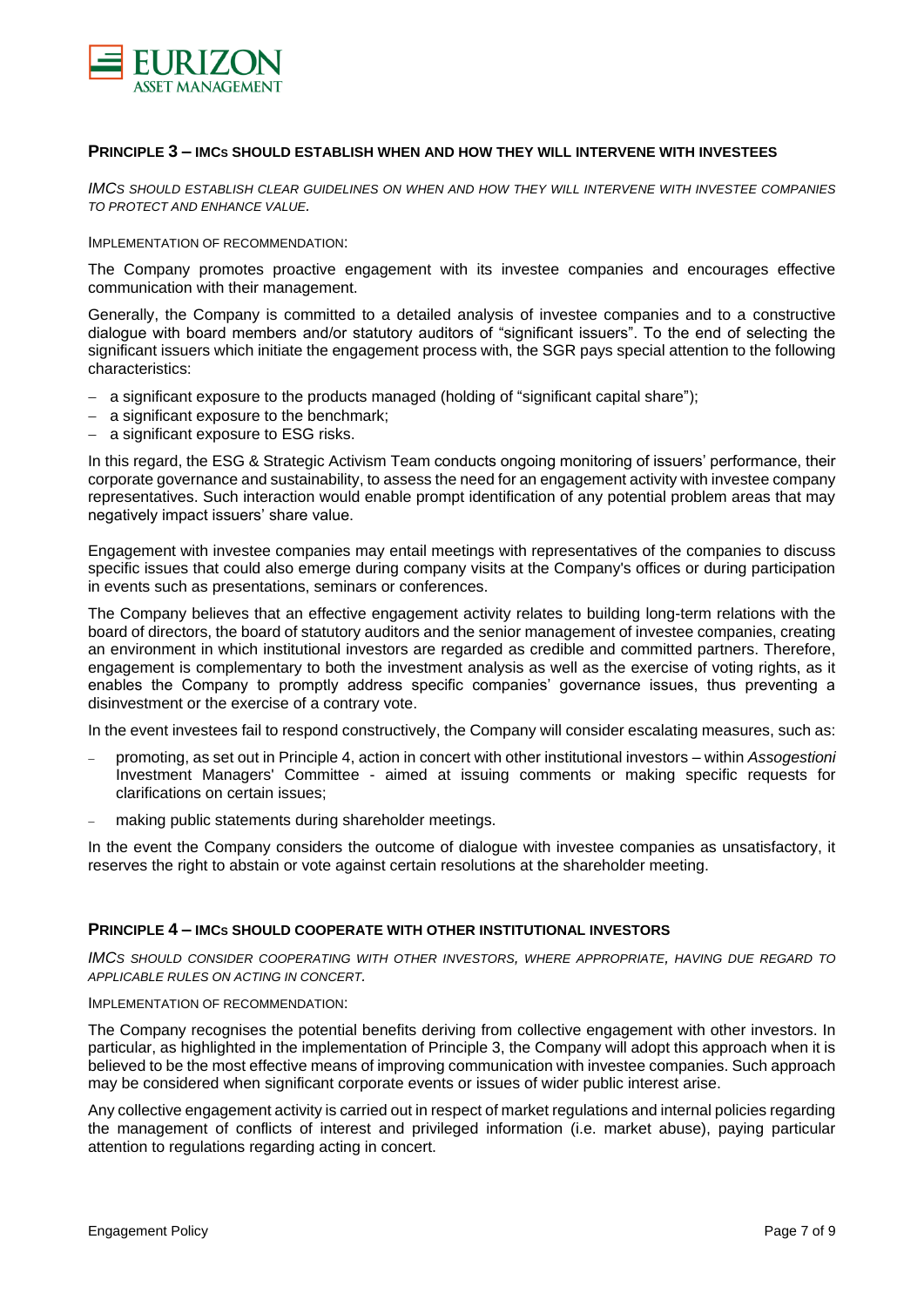

Moreover, the Company may carry out monitoring, intervention and engagement action collectively also through participation in the activities of *Assogestioni*'s Corporate Governance Committee and Investment Managers' Committee.

As a signatory to the United Nations' 'Principles for Responsible Investment', the Company reserves the right to also participate in collective engagement activities with its signatory institutional investors.

#### <span id="page-7-0"></span>**PRINCIPLE 5 – IMC<sup>S</sup> SHOULD EXERCISE THEIR VOTING RIGHTS IN A CONSIDERED WAY.**

*IMCS SHOULD EXERCISE THEIR VOTING RIGHTS IN A CONSIDERED WAY.*

#### IMPLEMENTATION OF RECOMMENDATION:

The company adopts a targeted approach to corporate governance, participating at shareholder meetings of selected issuers listed on the Italian stock exchange and on other exchanges. Participation is assessed on the basis of its relevance for the interests of the managed portfolios and the possibility of having a meaningful impact on the outcome of the meeting through the voting rights held.

The Company will however take part in the shareholder meetings of significant listed issuers, i.e. those in which the Company holds a significant share of capital or where the Company considers such a holding to be significant for the interest of the managed UCIs.

Such method enables the Company to avoid a box-ticking approach, instead focusing on a selected number of investee companies, which allows for an adequate level of analysis, minimising over-reliance on proxy advisors.

The *ESG & Strategic Activism* Team establishes the proposals for the voting instructions, on the basis of analyses, on further examination carried out on public documents, on outcomes of interaction with issuing companies, on input from the advisors specializing in research supporting corporate governance decisions and voting recommendations, as well as on input provided by the Portfolio Managers.

The Company may delegate attendance at the Meetings to specialised third-parties, providing explicit voting instructions. It may also use proxy voting or electronic voting if such procedures are enabled by the issuers.

As a signatory to the "Principles for Responsible Investment" of the United Nations, the Company pays close attention to the policies implemented by the issuer companies in which it invests on behalf of managed UCIs, in the belief that sound corporate governance policies and practices (incorporating environmental, social and governance aspects) create value for shareholders in the long term. In this context, the specialized research used by the Company to support investment decisions and the exercise of engagement and voting rights also includes information on issuers' social and environmental responsibilities, aimed at identifying possible impacts in terms of reputation, competition and business opportunities determined by corporate governance decisions.

The following are considered by the Company as conflict of interest situations: the exercise of voting rights attached to the financial instruments held in the managed portfolios issued by a company of the Group or by companies with which the SGR, its significant shareholders or Group companies, maintain strategic relationships, or with respect to which other Group companies appoint or designate one or more members of the governing bodies. In this regard, the Company has adopted the Protocol of autonomy for the management of conflicts of interests issued by Assogestioni for the purpose of the Company's decisional autonomy pertaining to the provision of management services. As a preventive measure, within such scope, the Company does not exercise the voting right attached to the shares held in the managed portfolios issued by direct or indirect controlling companies, or with respect to which other companies belonging to the same Group as appoint or designate one or more members for issuer companies' governing bodies. In such situations, the Company can still aggregate its shareholdings related to the managed portfolios, in order to contribute to the achievement of the minimum quorum required by the applicable rules in force from time to time for the submission of candidate slates for the renewal of the Board of the companies concerned.

As indicated, with reference to Principle 1, in relation to portfolio management, voting rights are exercised solely on the basis of specific instructions received from the investor – who assigns power of proxy in compliance with the law and applicable regulations received within the contractually established cut-off time.